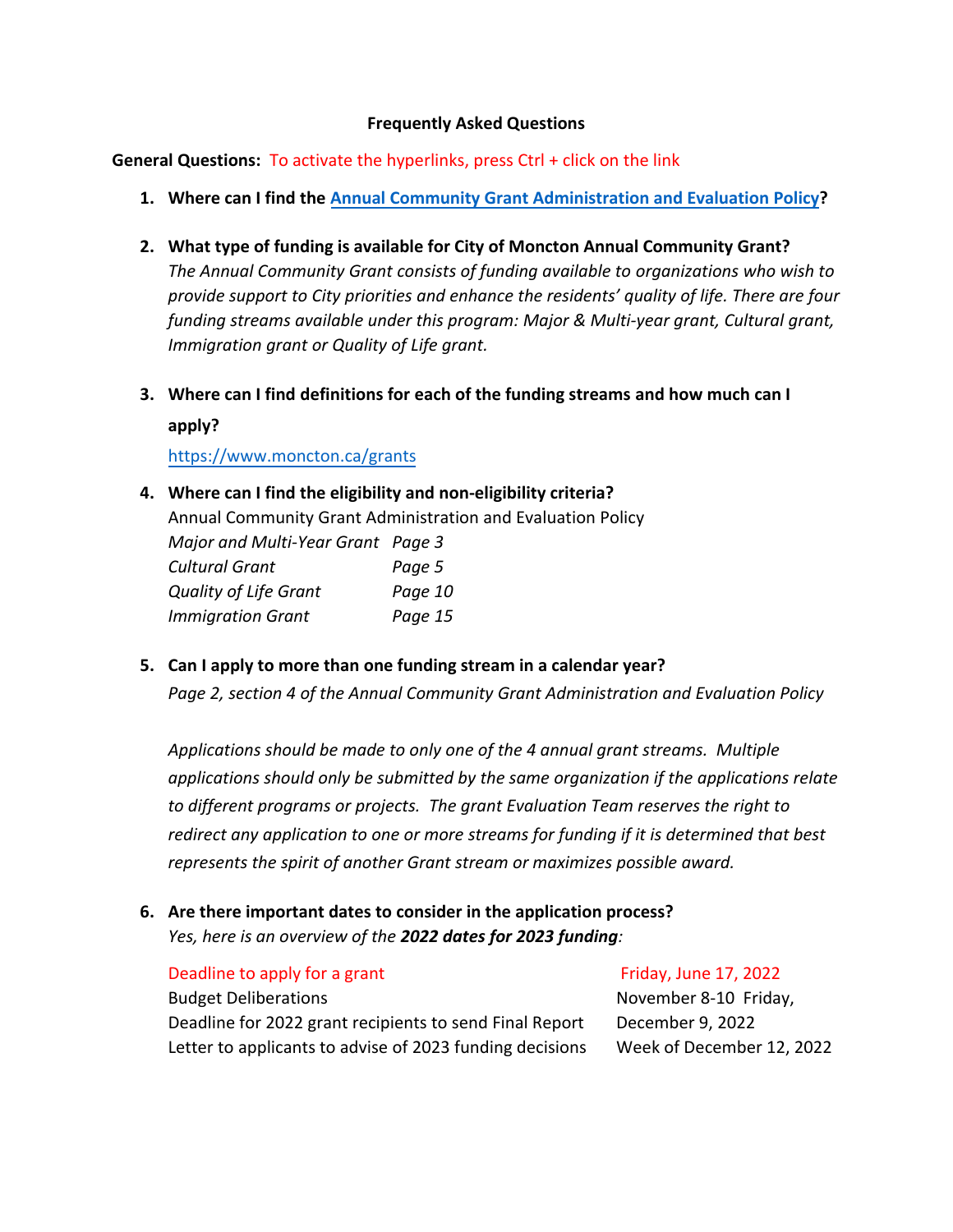## **7. Can anyone apply for a Community Grant Program?**

*Further to the eligibility criteria, groups will need to showcase how they align with the priorities established in the [City's Strategic Plan](https://www5.moncton.ca/docs/council/Strategic_Plan_2022.pdf), as a well as the respective municipal plans, depending on the funding stream selected such as th[e Moncton Cultural Plan,](https://www5.moncton.ca/docs/plans/City%20of%20Moncton_Cultural%20Plan_2016-2026.pdf) the [Moncton Immigration Strategy](https://www5.moncton.ca/docs/immigration/GMIGM_2020-2024_Immigration_Strategy.pdf) and the [Moncton Social Inclusion Plan.](https://www.moncton.ca/guides-moncton/social-inclusion)*

## **8. Can I apply for funding if my organization does not have a Board of Directors or a charitable number?**

*Refer to the Annual Community Grant Administration and Evaluation Policy for eligibility.*

### **9. Are grant recipients required to complete the Grant Final Report form?**

*Page 2, section 4 of the Annual Community Grant Administration and Evaluation Policy Yes, all grant recipients who were successful in the previous year's granting program are required to submit a final report by the 2nd Friday of December of the award year. Failure to submit the final report may result in rejection of the application.*

### **10. I have a question and wish to speak with a representative from the City of Moncton:**

| Major & Multi-year Grants     | laura.middleton@moncton.ca        |
|-------------------------------|-----------------------------------|
| <b>Cultural Grants</b>        | joanne.duguay@moncton.ca          |
| <b>Immigration Grants</b>     | angelique.reddy-kalala@moncton.ca |
| <b>Quality of Life Grants</b> | anne.tse@moncton.ca               |

#### **Helpful tips regarding the new online grant application form:**

*General inquiries grants@moncton.ca*

- 1. It is strongly recommended to download the Word document of the application form questions to fill in all your answers. Once ready, you can copy and paste responses in the online form.
- 2. If you select a funding stream, this will activate the designed questions for the selected stream. If you decide to change the funding stream, you will need to close your browser to open a new form.
- 3. Use the save feature at the end of the form if you wish to return later to complete. The save feature uses the IP address from the computer or devices you are using when starting to complete the form. When returning to the form, you will need to access from the same computer or device, it will populate automatically.